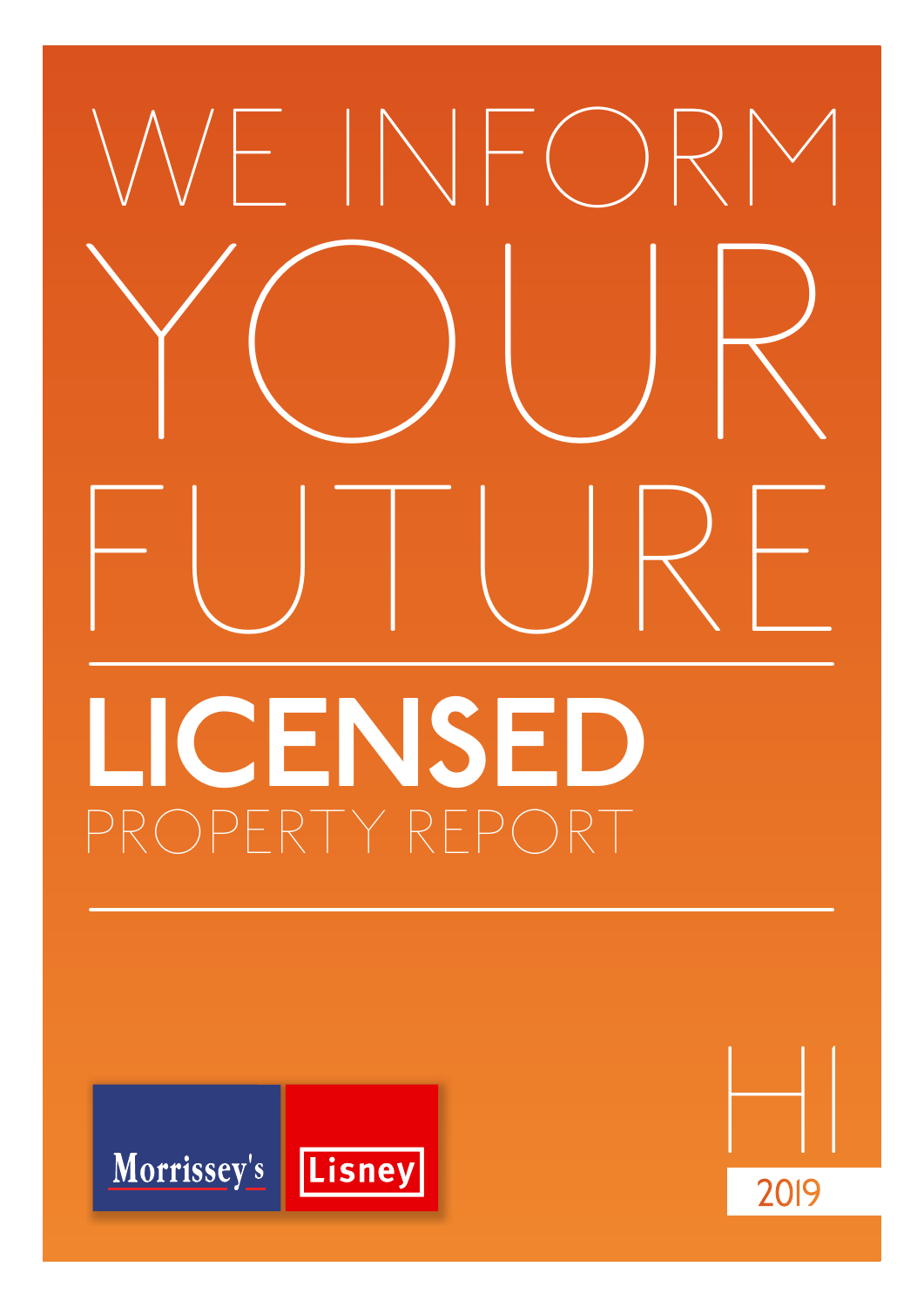

**INDUSTRIAL Strong** demand for Dublin licensed premises 3

### **OVERVIEW**

The strong demand for Dublin licensed premises in 2018 continued into 2019. In the first half of the year, six transactions completed. This number of sales does not reflect the demand present but is reflective of the continued limited supply, which is about half the levels expected. However, it is notable that the value of transactions in H1 2019 was significantly higher than last year. Purchasers have remained focused on prime city tourist hubs and affluent suburban areas. There is secondary demand for suburban properties with favourable land use zoning objectives. Such pubs have redevelopment potential to accommodate residential or mixed-use schemes.

# ACTIVITY

Demand for Dublin licensed premises was strong in the first half of 2019. In terms of the number of transactions, there were six sales. This is a similar level to last year, however the combined value increased significantly; €25m in H1 2019 compared to

€9m in H1 2018. This increase in value is largely attributed to the off-market sale of Bruxelles on Harry Street, which sold in March for a reported €9.2m. Off-market sales such as Bruxelles are of significant interest to the market. Given the lack of sales of prime pubs in recent years, they give a good indication of current market conditions.

Other high profile, prime city centre sales in H1 2019 included Davy Byrne's on Duke Street, reportedly achieving €4.5m and 10 Stephens Green for a reported €4.2m. Suburban sales included Rosie O'Grady's premises in Harolds Cross, which was sold off-market but for alternate use; The Homestead on Quarry Road in Cabra, which completed by way of a lease with purchase option; and the sale of Shanahan's in the Coombe.

In addition to these sales, there were several prominent pubs sale agreed at the end of June, which bodes well for the second half of 2019. Examples included The Kestrel in Walkinstown; The Cat & Cage in Drumcondra; Quinn's in Drumcondra;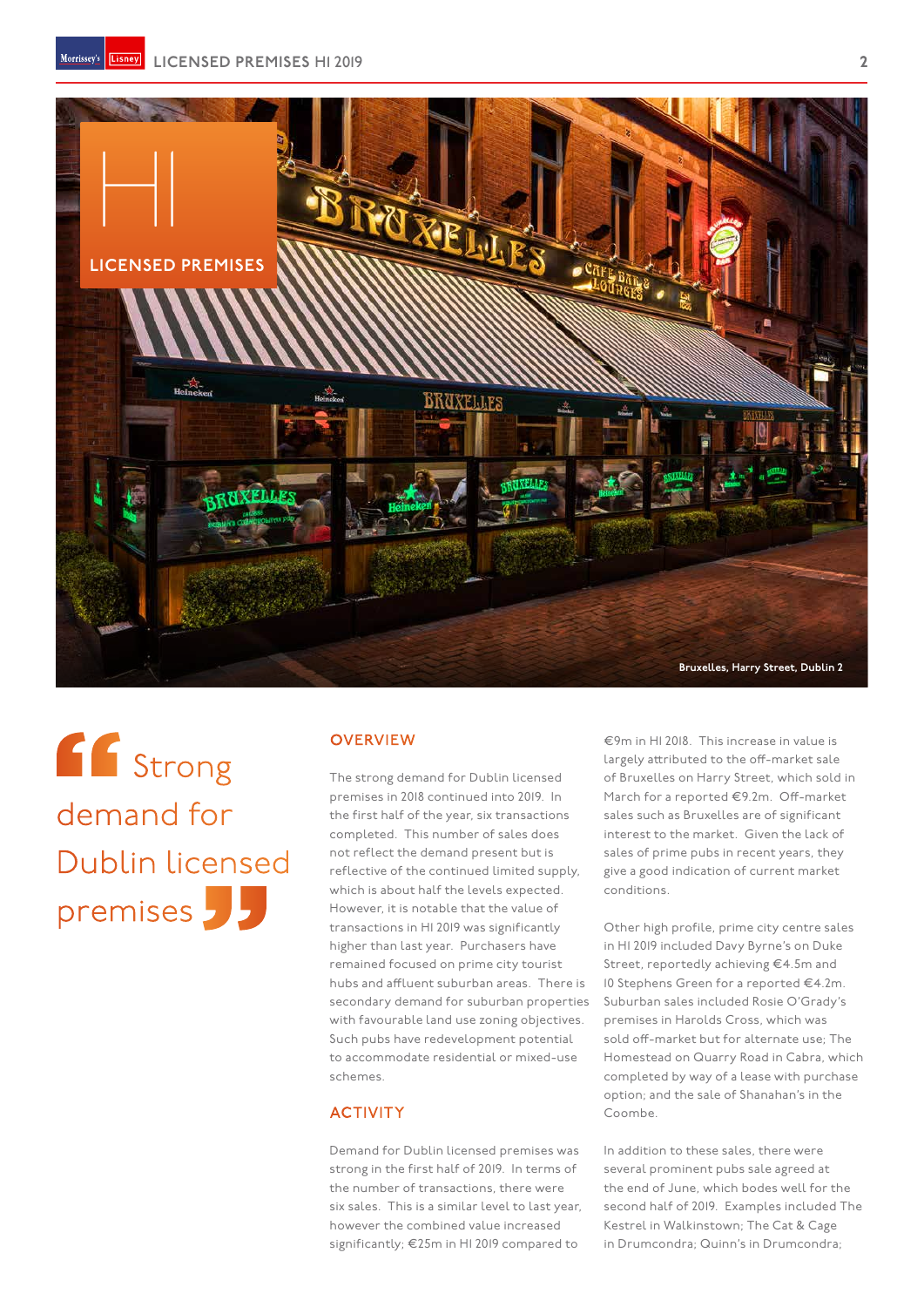# Morrissey's **Lisney LICENSED PREMISES H1 2019**

The Magpie in Dalkey; Murray's in Kilmainham; and The Jar on Wexford Street. Also, sale agreed was the investment interest in JK Stoutman's and the adjoining retail premises on James Street. Additionally, the former East Side Tavern on Leeson Street recently reopened under the Madigan Group, which is occupying the premises under a lease agreement.

Generally, established group operators were not visibly active in recent months. The exception to this is the Press Up Entertainment Group, which has recently taken a new restaurant lease in the Opus Building at Grand Canal Dock (to be called MacKenzie's) and has agreed to buy the leasehold interest in the Clarence Hotel, Temple Bar. Press Up has further plans in the pipeline, such as a new fully licensed restaurant in the former New Ireland offices on Dawson Street and the new Mayson Hotel on North Wall Quay.

Other promotors that have recently secured licences include the owner of the Churchtown Stores premises in Dublin 14, which formerly operated as a hardware store, along with two JD Weatherspoon projects on Camden Street and Abbey Street. Separately, the St Andrew's Church project at the junction of Suffolk Street and St Andrews Street in the city centre, and the Clontarf Baths project, have both secured Declaratory Orders (i.e. applicant applies to the Circuit Court in advance of starting works on the premises for confirmation that the proposed premises is suitable to be licensed, hence reducing objections and delays in the future). Both will be granted publicans licences once the developments have been completed in accordance with the planning grant.

### SUPPLY

Supply in the Dublin pubs market is low. However, there was an increase in the number of well-located and profitable premises offered for sale in H1 2019. Pubs such as these have not been put on the market for sale in recent years because of the healthy trading environment, with many experiencing double digit growth. Trading levels have somewhat stabilised with only moderate growth forecast and as such, owners are considering selling. This is positive news for activity levels and will encourage other operators to follow suit.



Retirement may also assist in bringing assets to the market. Towards the end of 2018 this was evident when the leasehold interest in The Old Stand on Exchequer Street and Davy Byrne's on Duke Street were offered for sale. These transactions, coupled with the others recently agreed, should instil confidence in publicans who are considering retirement to sell their businesses.

In suburban locations, further supply could come from licensed premises that are on large sites and offer redevelopment potential. Some of these will incorporate a licensed premise use in the future as part of a mixed-use scheme, while others will not.